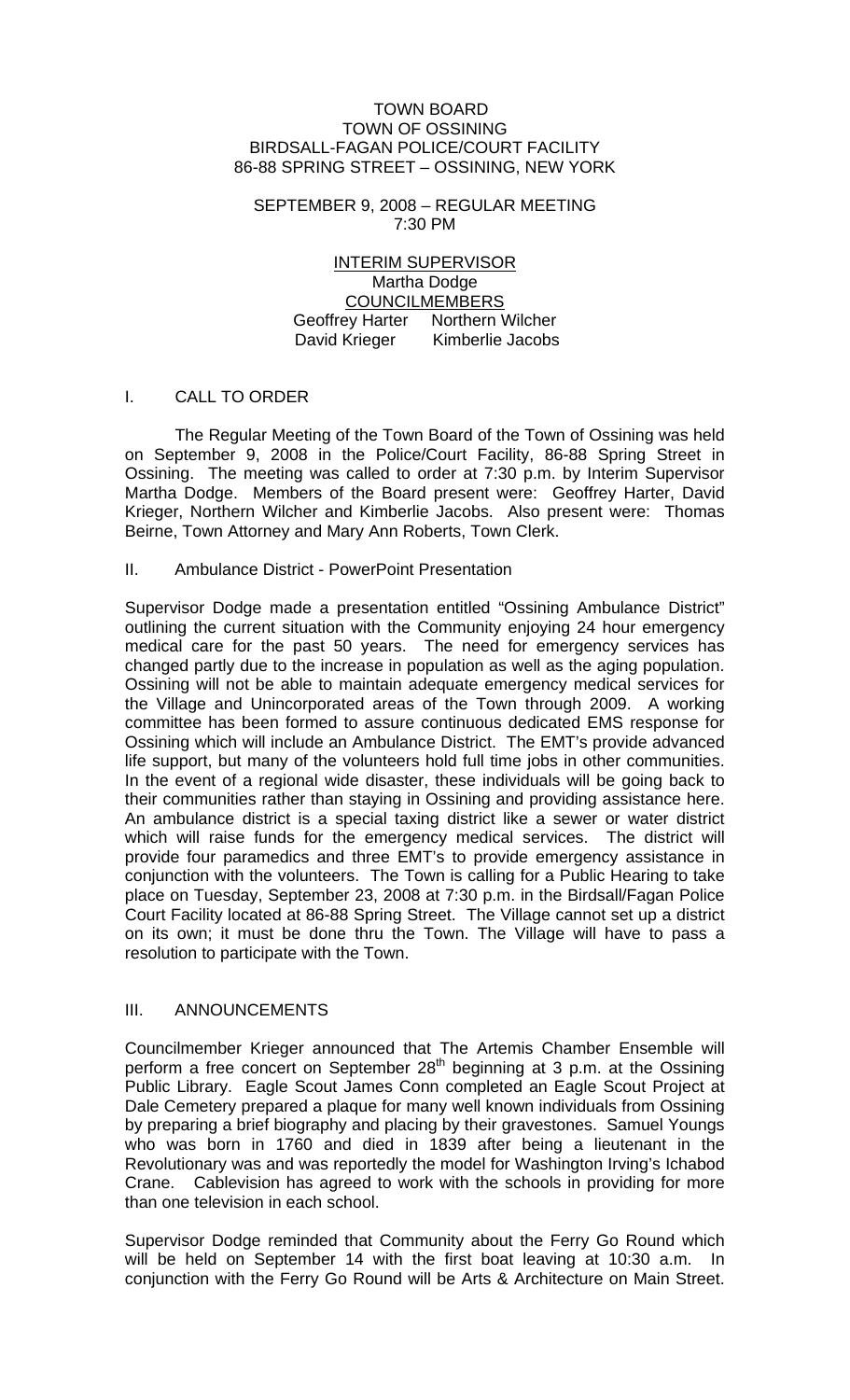The 102<sup>nd</sup> Annual Fire Convention Parade will take place in Ossining on September 20<sup>th</sup> beginning at 4 p.m. at the corner of Calam Avenue and Croton Avenue and will proceed to the Ossining waterfront. OVAC will also be participating and celebrating their 50<sup>th</sup> Anniversary.

### IV. BOARD RESOLUTIONS

### A. Approval of Minutes – August 26, 2008

 Councilmember Krieger moved and it was seconded by Councilmember Wilcher that the following be approved:

Resolved, that the Town Board of the Town of Ossining hereby approves the Minutes of the August 26, 200 8 Regular Meeting as presented.

> Vote:  $4 - 0 - 1$  Voting Yes: Krieger, Wilcher, Jacobs, Dodge Abstaining: Harter

Councilmember Harter was absent from the 8/26/08 meeting.

### B. Approval of Voucher Detail Report

Councilmember Harter moved and it was seconded by Councilmember Wilcher that the following be approved:

Resolved, that the Town Board of the Town of Ossining hereby approves the Voucher Detail Report dated September 9, 2008 in the amount of \$95,818.04.

Motion Carried: Unanimously

## C. Finance – Capital Project # 2008 – 2157 – Highway Department - Garage Doors

 Councilmember Wilcher moved and it was seconded by Councilmember Jacobs that the following resolution be approved:

 Resolved, that the Town Board of the Town of Ossining hereby authorizes the establishment of Capital Project # 2008-2157, entitled Highway Department Garage Doors in the amount of \$25,000.00 to be financed by a bond anticipation note.

Motion Carried: Unanimously

## D. Finance – Capital Project # 2008-2158 – Samstag Avenue Retaining Wall

Councilmember Harter moved and it was seconded by Councilmember Krieger that the following resolution be approved:

Resolved, that the Town Board of the Town of Ossining hereby authorizes the establishment of Capital Project # 2008-2158, entitled Samstag Avenue Retaining Wall in the amount of \$80,000.00 to be financed by a bond anticipation note.

Motion Carried: Unanimously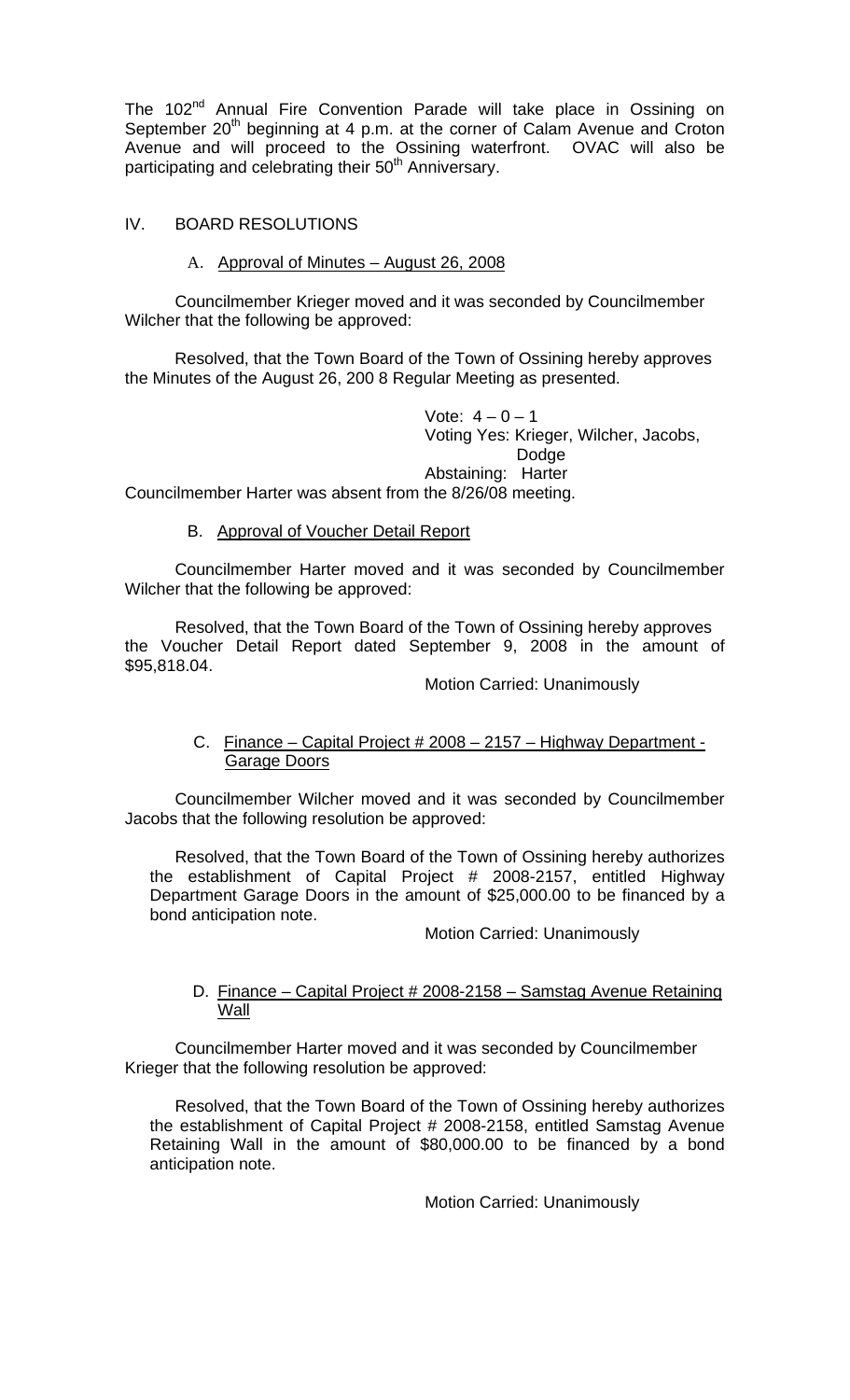# E. Finance – Capital Project # 2008-2159 – Highway Department – **Dump Truck**

Councilmember Jacobs moved and it was seconded by Councilmember Wilcher that the following resolution be approved:

Resolved, that the Town Board of the Town of Ossining hereby authorizes the establishment of Capital Project # 2008-2159, entitled Highway Department Dump Truck in the amount of \$85,000.00 to be financed by a bond anticipation note.

### Motion Carried: Unanimously

### F. Finance – Capital Project # 2008-2160 – Highway Department – Pick-up Truck

Councilmember Krieger moved and it was seconded by Councilmember Wilcher that the following resolution be approved:

Resolved, that the Town Board of the Town of Ossining hereby authorizes the establishment of Capital Project # 2008-2160, entitled Highway Department Pick-up Truck in the amount of \$45,000.00 to be financed by a bond anticipation note.

Motion Carried: Unanimously

## G. Finance - Capital Project # 2008-2161 - Highway Department -Confined Space Equipment

Councilmember Jacobs moved and it was seconded by Councilmember Wilcher that the following resolution be approved:

Resolved, that the Town Board of the Town of Ossining hereby authorizes the establishment of Capital Project # 2008-2161, entitled Highway Department Confined Space Equipment in the amount of \$25,000.00 to be financed by a bond anticipation note.

Motion Carried: Unanimously

# H. Finance – Capital Project # 2008 – 2162 – Highway Department – Pre-wetting Roads

Councilmember Wilcher moved and it was seconded by Councilmember Jacobs that the following resolution be approved:

Resolved, that the Town Board of the Town of Ossining hereby authorizes the establishment of Capital Project # 2008-2162, entitled Highway Department Pre-wetting Roads in the amount of \$18,000.00 to be financed by a bond anticipation note.

Motion Carried: Unanimously

## I. Finance – Capital Project # 2008 – 2163 – Highway Department – Leaf Machine

Councilmember Harter moved and it was seconded by Councilmember Wilcher that the following resolution be approved: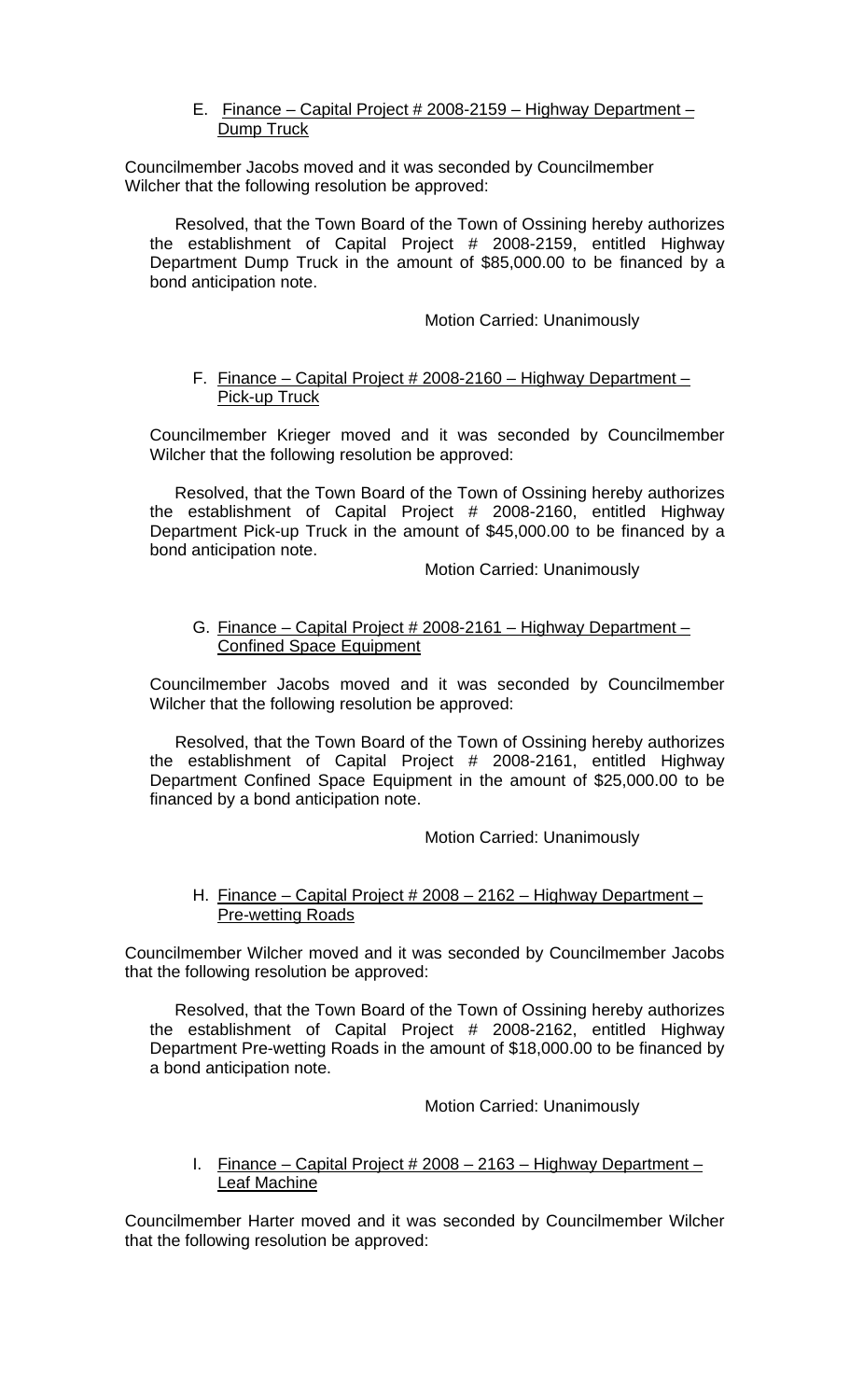Resolved, that the Town Board of the Town of Ossining hereby authorizes the establishment of Capital Project # 2008-2163, entitled Highway Department Leaf Machine in the amount of \$27,643.00. \$26,500.00 will be financed by a bond anticipation note and \$1,143.00 will be transferred from highway fund's operating budget (highway machinery – equipment).

#### Motion Carried: Unanimously

#### J. Awarding of Bid – Vibratory Asphalt Roller

Councilmember Jacobs moved and it was seconded by Councilmember Krieger that the following resolution be approved:

Whereas, the Town of Ossining has solicited bids for a Vibratory Asphalt Roller; and

Whereas, a public notice was advertised in the Journal News on August 13, 2008; and

Whereas, at 10:00 am on September 2, 2008 all bids were opened and upon reviewing the bids, the Highway Superintendent determined that the lowest responsible bidder meeting the requirements of the contract documents for the Vibratory Asphalt Roller is Trius, Inc., 458 Johnson Avenue, Bohemia, New York for a total amount of \$27,714.00; now

Therefore be it Resolved, that the Vibratory Asphalt Roller bid is hereby awarded to Trius Inc., 458 Johnson Avenue, Bohemia, New York for a total bid price of \$27,714.00.

#### Motion Carried: Unanimously

### K. Finance – Capital Project # 2008 – 2164 – Highway Department -Vibratory Asphalt Roller

Councilmember Krieger moved and it was seconded by Councilmember Harter that the following resolution be approved:

Resolved, that the Town Board of the Town of Ossining hereby authorizes the establishment of Capital Project # 2008 – 2164, entitled Highway Department – Vibratory Asphalt Roller in the amount of \$27,714.00 to be fully funded by the New York State Department of Transportation Consolidated Local Street and Highway Improvement (CHIPS) Program.

#### Motion Carried: Unanimously

### L. Finance – Capital Project #2008 -2165 – Dale Cemetery Microfilming

Councilmember Wilcher moved and it was seconded by Councilmember Jacobs that the following resolution be approved:

Resolved, that the Town Board of the Town of Ossining hereby authorizes the establishment of Capital Project # 2008 – 2165, entitled Dale Cemetery – Microfilming, in the amount of \$8,999.00 to be fully funded by the New York State Archives Local Government Records Management Improvement Fund.

Motion Carried: Unanimously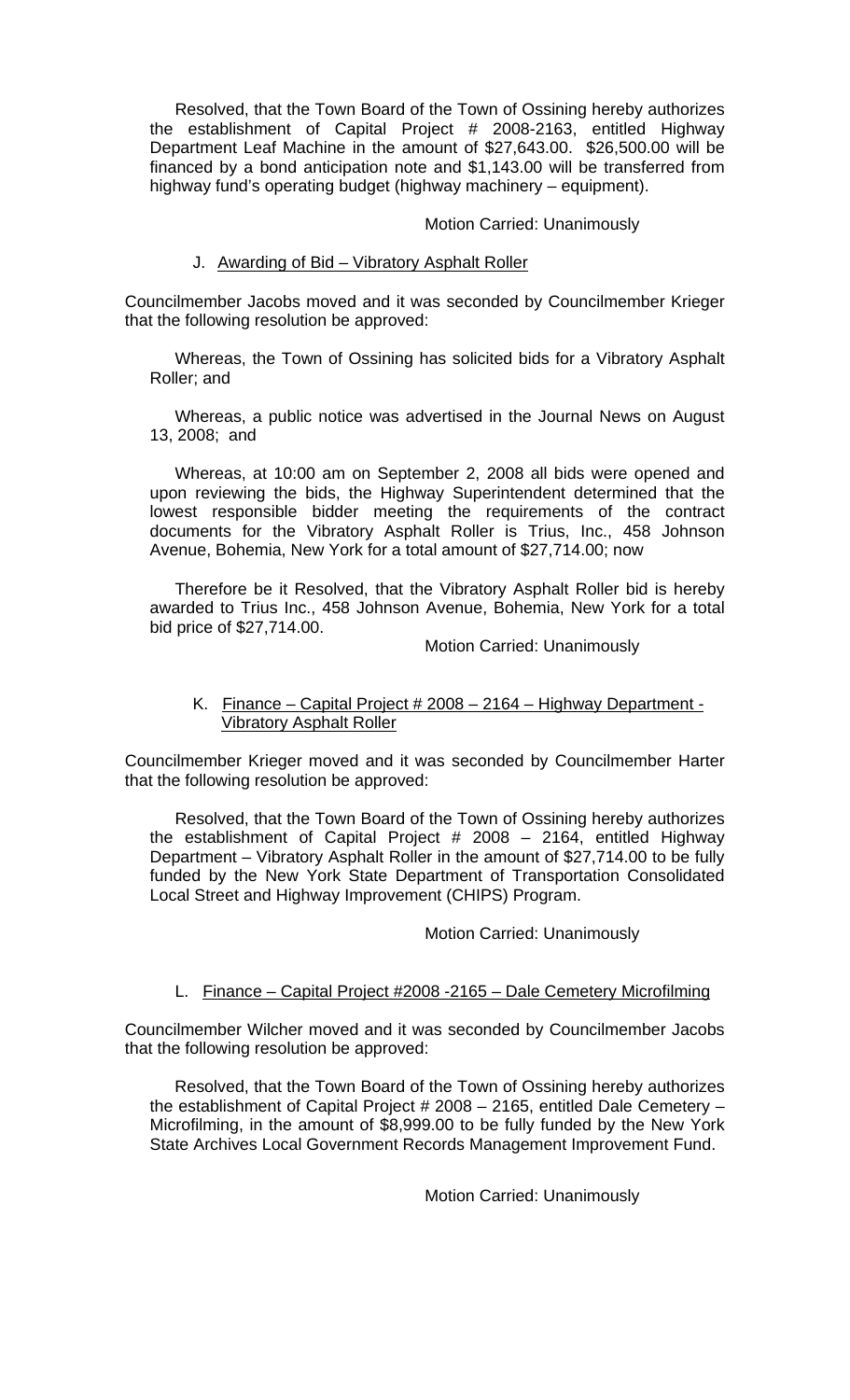# M. Permanent Police Sergeant

Councilmember Harter moved and it was seconded by Councilmember Krieger that the following resolution be approved:

Resolved, that the Town Board of the Town of Ossining hereby appoints William D. Thomas as a Contingent Permanent Police Sergeant at an annual salary of \$93,566.00 in accordance with the rules and regulations of the Westchester County Personnel Department. The probationary period shall be a minimum of twelve (12) weeks to a maximum of fifty-two (52) weeks.

### Motion Carried: Unanimously

### N. 2008 Budget Adjustments

Councilmember Jacobs moved and it was seconded by Councilmember Krieger that the following resolution be approved:

Resolved, that the Town Board of the Town of Ossining hereby authorizes the following budget adjustments to be made to the 2008 budget:

| TRANSFER TO G/L ACCOUT                                                       | AMOUNT                 | AMOUNT                 | <b>TRANSFER FROM G/L ACCOUNT</b>                                            |
|------------------------------------------------------------------------------|------------------------|------------------------|-----------------------------------------------------------------------------|
| <b>Police Department</b><br>020-3120-0416 Uniforms<br>020-3120-0411 Gasoline | \$366.41<br>\$4,400.00 | \$366.41<br>\$4.400.00 | 020-0020-2626 Forfeiture of Proceeds- Restricted<br>020-3120-0201 Equipment |
| <b>Highway</b><br>037-5130-2163<br>Capital Project Leaf Machine              | \$1,143.00             |                        | \$1,143.00 031-5130-0201 Equipment                                          |

Motion Carried: Unanimously

# O. Establishing Standard Work Day – Town Attorney and Deputy Attorney

Councilmember Harter moved and it was seconded by Councilmember Wilcher that the following resolution be approved:

 Resolved, that the Town Board of the Town of Ossining hereby establishes the following as reportable monthly hours for the Town Attorney and the Deputy Town Attorney for the purpose of days worked for the New York State and Local Retirement System:

> Town Attorney – 14.58 days per month Deputy Town Attorney – 10.25 days per month

> > Motion Carried: Unanimously

### P. Alarm Review Board

Councilmember Krieger moved and it was seconded by Councilmember Wilcher that the following resolution be approved:

Resolved, that the Town Board of the Town of Ossining hereby reduces the false alarm fine for permit number 854 to \$2,000.00 pursuant to Local Law 2 of 2002.

Motion Carried: Unanimously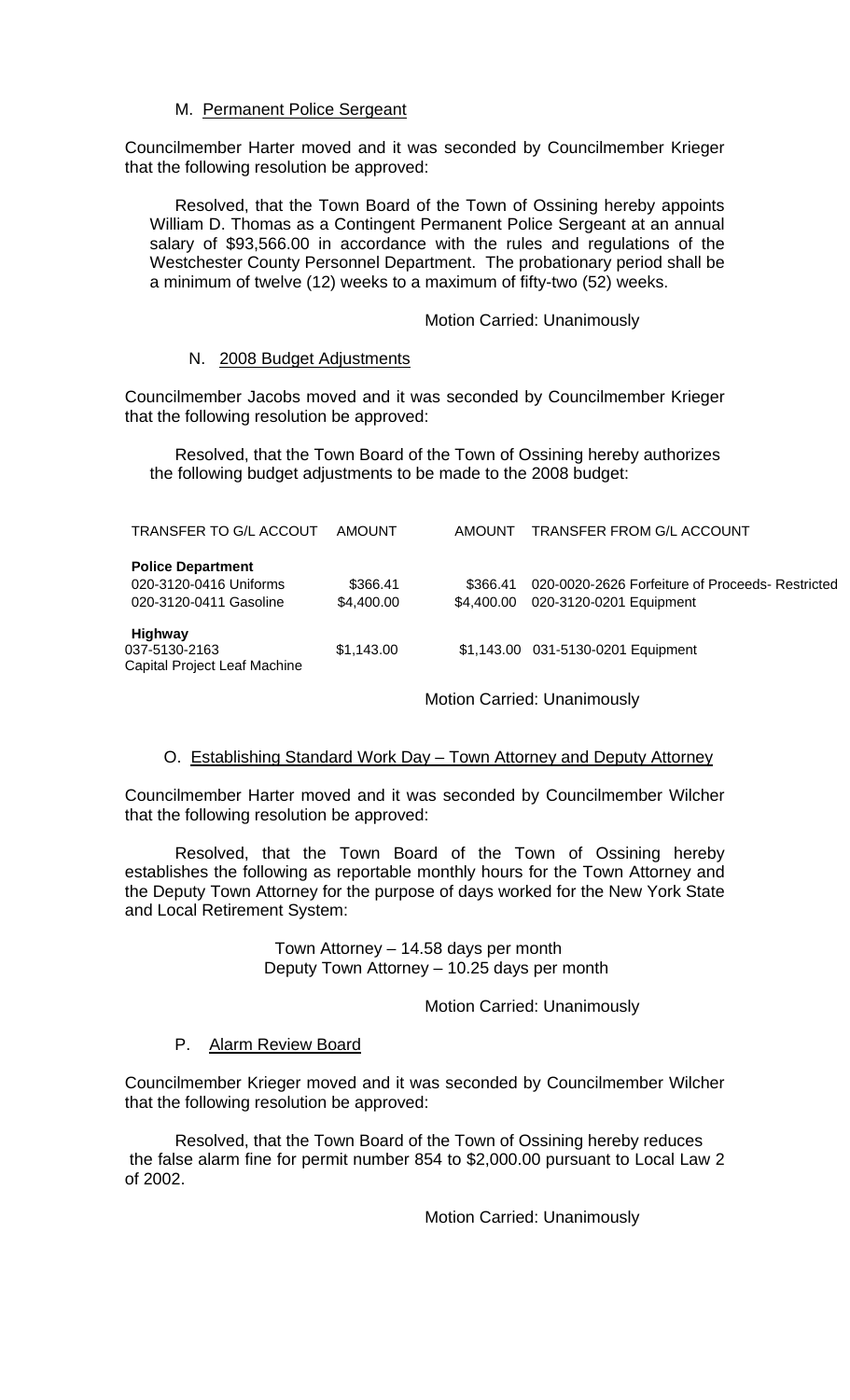Q. Order Calling a Public Hearing in the matter of the Establishment of an Ambulance District to be known as the Town of Ossining Ambulance District Pursuant to Section 209-d of the Town Law.

Councilmember Krieger moved and it was seconded by Councilmember Wilcher that the following resolution be approved:

WHEREAS, the Town Board of the Town of Ossining, Westchester County, New York, has duly caused to be prepared a description of the boundaries of a proposed Town of Ossining Ambulance District in said Town (hereinafter, the "District") and a general plan for the proposed method of operation thereof; and

WHEREAS, the boundaries of said District shall include the entire Town of Ossining except for property within the Village of Briarcliff Manor, as definitively described in the list of tax parcels set forth in Exhibit A which has been filed in the office of the Town Clerk, made available to the Town Board and hereby incorporated herein; and

WHEREAS, said description of boundaries and plan have been filed in the office of the Town Clerk of said Town, where the same are available during regular office hours for examination by any persons interested in the subject matter thereof; and

WHEREAS, the establishment of said District will enable the Town to exercise the authority established by subdivision 10-f of Section 198 of the Town Law to supply ambulance services to the District by contracting therefore; and

WHEREAS, no debt is expected to be incurred on behalf of the District, and the maximum amount to be expended annually for the services to be provided to the District is \$ 395,250.00, subject to future amendments from time to time in accordance with Section 209-h(2) of the Town Law; and

WHEREAS, it is now desired to call a public hearing upon the question of the proposed establishment of the Town of Ossining Ambulance District in the Town of Ossining pursuant to Section 209-d of the Town Law; NOW, THEREFORE, BE IT

ORDERED, by the Town Board of the Town of Ossining, Westchester County, New York, as follows:

Section 1. A meeting of the Town Board of the Town of Ossining, Westchester County, New York, shall be held at the Birdsall/Fagan Police Court Facility, 86-88 Spring Street, in Ossining, New York, in said Town, on September 23, 2008, at 7:30 o'clock P.M., Prevailing Time, for the purpose of holding a public hearing to consider whether the establishment of the Town of Ossining Ambulance District in said Town as described in the preambles hereof is in the public interest and to consider the map and report filed in relation thereto, and to hear all persons interested in the subject matter thereof concerning the same, and for such other action on the part of said Town Board as may be required by law or shall be proper in the premises.

Section 2. The Town Clerk is hereby authorized and directed to cause a copy of this order to be published in the *Journal News*, which is hereby designated by the Town as the official newspaper of the Town for this purpose, the first publication thereof to be not less than ten days nor more than twenty days before the day set herein for the hearing as aforesaid and said Town shall also cause a copy thereof to be posted on the sign-board of the Town maintained pursuant to subdivision 6 of Section 30 of the Town Law not less than ten nor more than twenty days before the day set for the hearing as aforesaid.

Section 3. This Order shall take effect immediately.